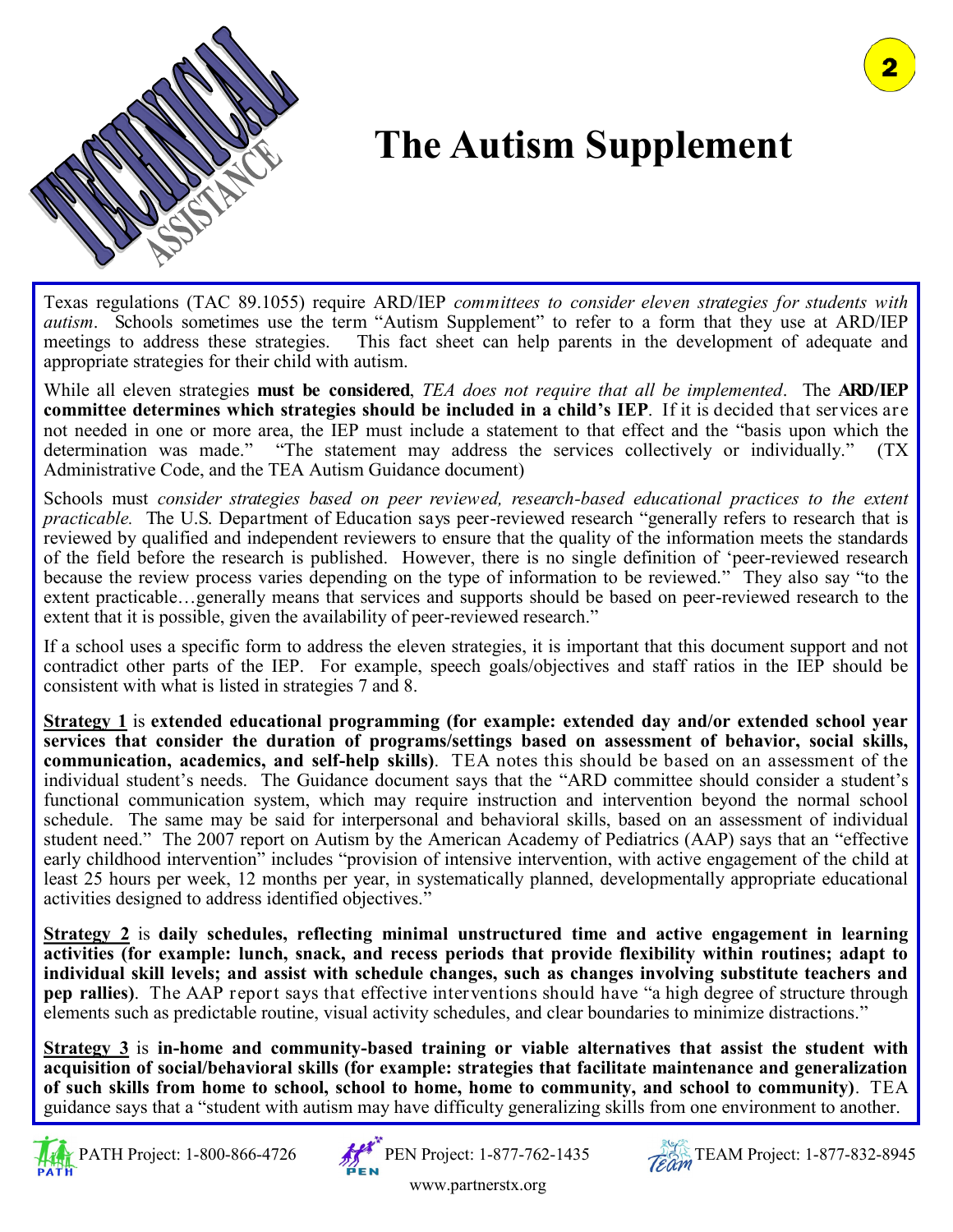In-home/community-based training is an option an ARD committee may choose for a student with autism in order for them to learn or reinforce social skills in a variety of settings."

**Strategy 4** is **positive behavior support strategies based on relevant information (for example: (a) antecedent manipulation, replacement behaviors, reinforcement behaviors, reinforcement strategies, and data-based decisions; and (b) a behavior intervention plan developed from a functional behavioral assessment that uses current data related to target behaviors and addresses behavioral programming across home, school, and community-based settings)**. The TEA guidance document notes that these are **examples of potential strategies** rather than a requirement to use a specific methodology. The examples are some of the specific strategies/processes that have been shown to be effective for students with autism, **but are not all possible strategies**. It notes that the ARD has the responsibility of selecting interventions based on the unique needs of each student and there is no one-size-fits-all approach to providing services to students with autism*. It is important that this item be coordinated with strategy 9, social skills and strategies.* Often "problem behaviors" are a result of deficits in social skills.

**Strategy 5** addresses that **beginning at any age, but at least by age 16 futures planning for integrated living, work, community, and educational environments must begin that considers skills necessary to function in current and post-secondary environments.** 

**Strategy 6** covers **parent/family training and support, provided by qualified personnel with experience in Autism Spectrum Disorders (ASD), that, for example: (a) provides a family with skills necessary for a child to succeed in the home/community setting; (b) includes information regarding resources** (for example: parent support groups, workshops, videos, conferences, & materials designed to increase parent knowledge of specific teaching/management techniques related to the child's curriculum); and **(c) facilitates parental carryover of in-home training** (for example: strategies for behavior management and developing structured home environments and/or communication training so that parents are active participants in promoting the continuity of interventions across all settings). TEA guidance is limited on resources and access to resources, only adding that schools should provide information regarding available local resources. Even though Texas has many rural areas, and local resources are often limited, there is no guidance on what local means. Some schools and Education Service Centers provide funding for parents to attend workshops and conferences in and outside of their Service Center Region.

It is noted that parent training should be offered that fosters continuity across settings and focuses on generalization of IEP-related skills and include areas such as behavior management, interpersonal skills, communication training and/or structured environments across all settings. It notes that the provision of in-home training should be *based on the individual needs of the student*. It says that training could be a person working "face-to-face" with parents and/or the student or could be providing a videotape to the family to teach/learn specific skills. It is important that staff, especially paraprofessionals, working with a family have appropriate and on-going training. *This item should also be coordinated with strategy 10.*

**Strategy 7** is **providing a suitable staff-to-student ratio appropriate to identified activities and as needed to achieve social/behavioral progress based on the child's developmental and learning level (acquisition, fluency, maintenance, generalization) that encourages work towards individual independence (as determined by, for example: (a) adaptive behavior evaluation results; (b) behavioral accommodation needs across settings; and transitions within the school day)**. TEA guidance says ARDs make these decisions on an individual basis considering the setting, a student's communication abilities, and present level of competence in each area of instruction. It also notes that as a student makes progress, "there should be less adult supervision, more self-monitoring and therefore, a higher staff to student ratio." While not stated, the implication is that the school is working towards increased individual independence.

**Strategy 8** addresses **communication interventions, including language forms and functions that enhance effective communication across setting (for example: augmentative, incidental, and naturalistic teaching).** TEA guidance says that staff "may wish" to consider these items and "language forms and functions that enhance effective communication across settings. Teachers should also consider a student's style of learning and the portability of a communication strategy." Strategy 1 mentions a student's functional communication system. One source says "Simply said, functional communication is not just about speaking; it's about making yourself